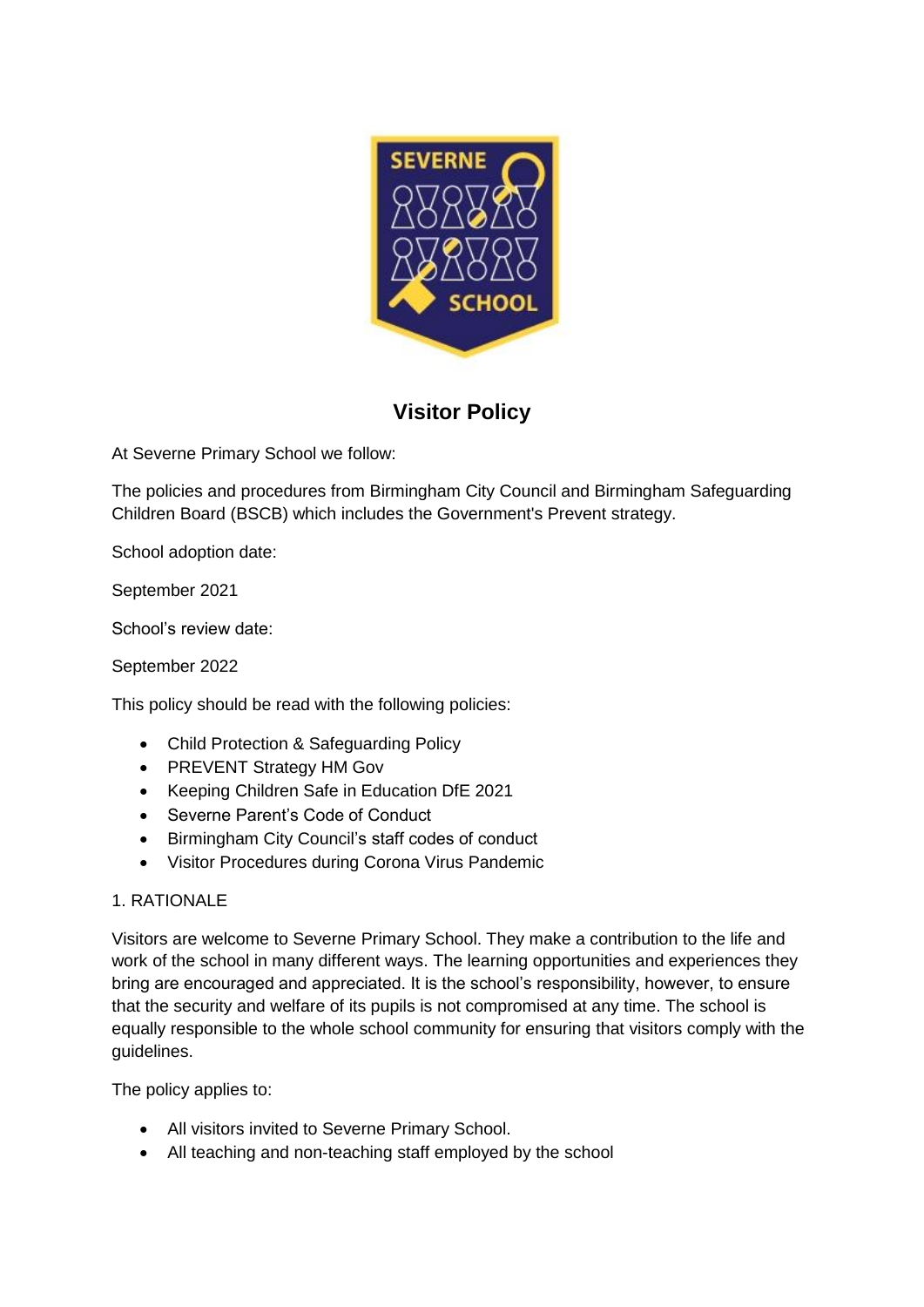- All external visitors entering the school site during the school day or after school activities (including peripatetic tutors, sport coaches, and topic related visitors e.g. business people, authors, artists etc.)
- All governors of the school
- All parents/carers
- All pupils
- Education personnel (Local Authority staff, Inspectors)
- Building and Maintenance Contractors

#### 2. AIMS AND OBJECTIVES

It is our aim to safeguard all children under this school's responsibility both during school time and in extra-curricular activities which are arranged by the school. The ultimate aim is to ensure the pupils of Severne Primary School can learn, enjoy and benefit from extracurricular experiences, in an environment where they are safe from harm.

It is our objective to establish a clear protocol and procedure for the admittance of external visitors to the school which is understood by all staff, governors, visitors and parents and conforms to safeguarding and child protection guidelines.

When arranging visiting speakers, staff will be mindful of the suitability and backgrounds of visitors being invited into the school and must ensure that suitability is confirmed. Appendix 1 is a checklist which can be used by staff to help evaluate the suitability speakers, or organisations and groups running events for pupils on school premises.

#### 3. VISITORS INVITED TO THE SCHOOL

The Head Teacher and/or members of the Senior Leadership Team should be given a clear explanation as to the relevance and purpose of the visit and intended date and time for the visit should be recorded in the school diary.

- All visitors must report to reception first-they must not enter the school via any other entrance.
- At reception, all visitors must state the purpose of their visit and who has invited them. They should be ready to produce formal identification where appropriate.
- All visitors will be asked to sign in using Inventry.
- All visitors will be required to wear a label.
- Visitors will then be escorted to the point of contact or their point of contact will be asked to come to reception to receive the visitor. The contact will then be responsible for them while they are on site.
- At no point should a visitor be left on their own with children (if the visitor is meeting a member of staff).
- In the event of a fire alarm/drill, the visitor should be accompanied to the assembly point in the playground.
- On departing the school, visitors should leave via reception, sign out using Inventry and return their identification label to reception.

Visitors whose purpose is to work with students in some capacity:

• Visitors may work with students in a variety of capacities, for example, to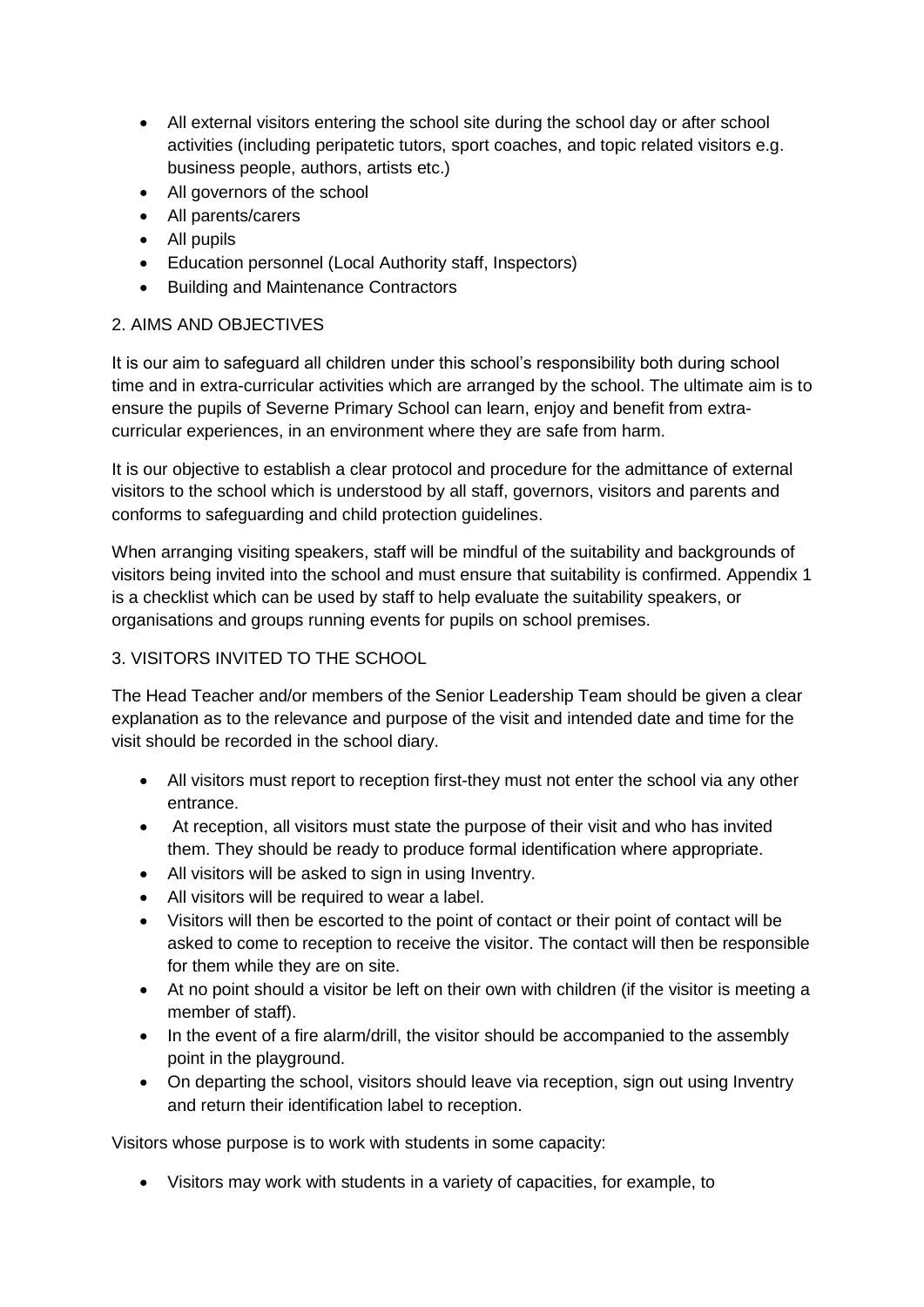deliver a lesson (normally supervised by a member of staff), to meet with small groups of students or individuals or alternatively they may be working with a student on a one to one basis (e.g. Children's services or health professionals).

- Staff should ensure all normal visitor policy requirements are followed.
- Any visitor who is not DBS checked must not be alone with students at any point. This includes whole class or small group teaching or one to one interviews of students.
- If a visitor has DBS clearance they may work with students unaccompanied by another member of staff. At times this might be teaching a class or a one to one interview.
- Regular visitors to the school must have DBS clearance.
- Any visitor delivering a lesson or assembly must comply with the requirements of the visiting speakers' policy.
- Any Visitor delivering a lesson must comply with the Schools Mobile Phone Policy.
- All pupil registers must be returned to the class teacher at the end of the class.

Parents & other visitors:

- We request that parents do not use mobile phones in the school building.
- Mobile phones must never be used to take photographs/videos in the school building or grounds.
- Staff mobile phones will be carried to sporting fixtures away from school or on an educational visit for contacting parents in the event of an emergency.
- In the event of an unplanned school closure (i.e. snow closure or a heating failure) the school texting system will be used to send each family a text message informing them of the change of circumstances. It is therefore imperative that parents supply school with more than one up-to-date emergency contact number and email address.
- We very much appreciate our parents' support in implementing this policy in order to keep your children/ our pupils safe.

#### 4. EXTERNAL AGENCIES AND SPEAKERS

At Severne Primary School we encourage the use of external agencies or speakers to enrich the experiences of our students; however we will positively vet those external agencies, individuals or speakers who we engage to provide such learning opportunities or experiences for our pupils.

All External Agencies and Speakers must read the Visiting speakers agreement. (Appendix 2)

Our school will assess the suitability and effectiveness of input from external agencies or individuals to ensure that:

- Any messages communicated to students support fundamental British Values and our school values.
- Any messages communicated to students are consistent with the ethos of the school and do not marginalise any communities, groups or individuals